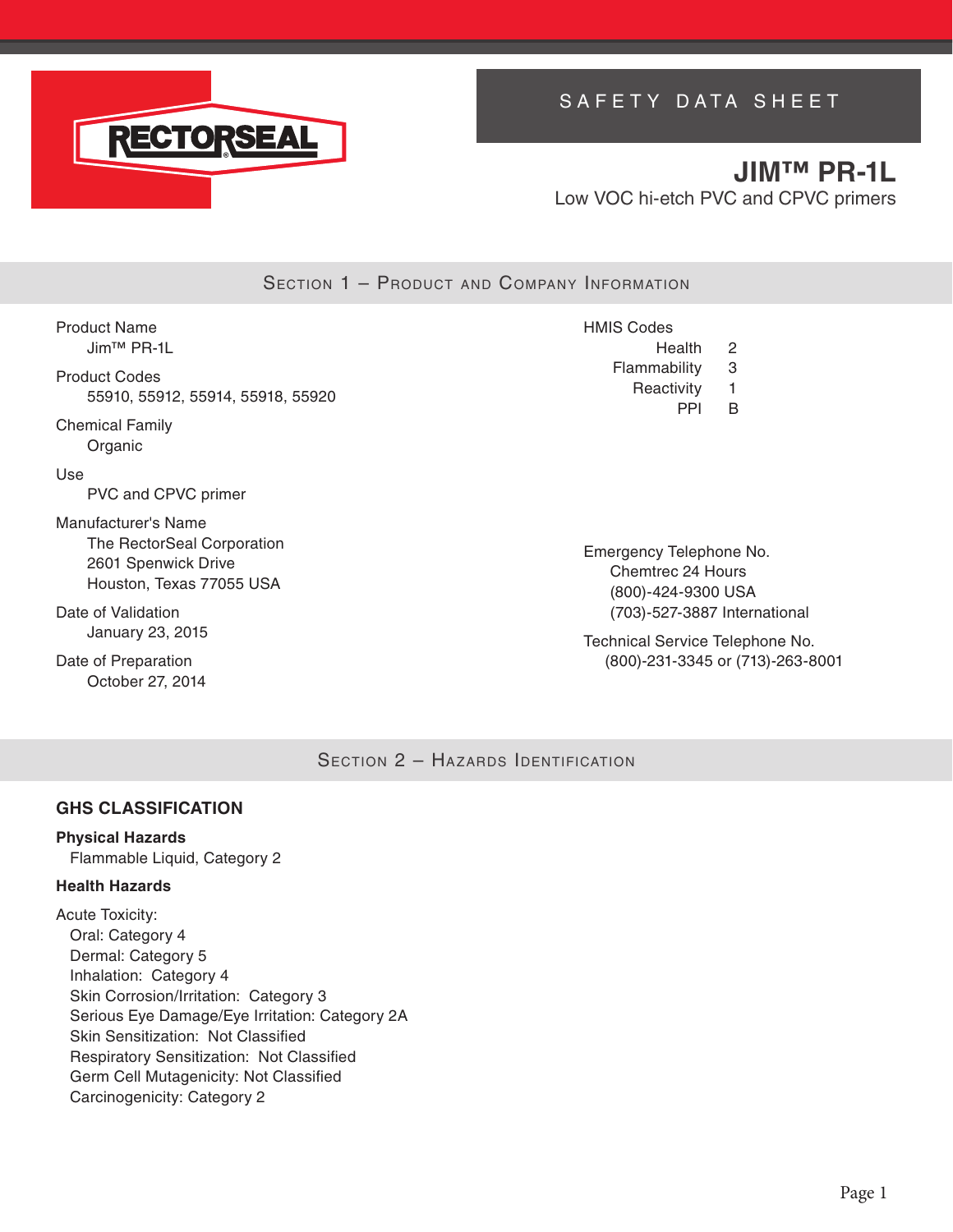# **JIM™ PR-1L**

Reproductive Toxicology: Not Classified Target Organ Systemic Toxicity - Single Exposure: Category 3 Target Organ Systemic Toxicity - Repeated Exposure: Not Classified

Aspiration Toxicity: Not Classified

### **GHS Label elements, including precautionary statements**



GHS02: Flammable GHS08: Severe Health Hazards Signal Word: **Danger**

Hazard Statements:

- H225 Highly flammable liquid and vapor
- H302 Harmful if swallowed.
- H313 May be harmful in contact with skin.
- H316 Causes mild skin irritation.
- H318 Causes serious eye damage.
- H319 Causes serious eye irritation
- H335 + H336 May cause respiratory irritation, and drowsiness or dizziness.
- H351 Suspected of causing cancer. Contains a chemical classified by the US EPA as a suspected possible carcinogen.

#### Precautionary Statements:

- P102 Keep out of reach of children.
- P210 Keep away from heat/sparks/open flames/hot surfaces. No smoking.
- P240 Ground/Bond container and receiving equipment.
- P261 Avoid breathing dust/fume/gas/mist/vapors/spray.
- P262 Do not get in eyes, on skin, or on clothing.
- P264 Wash hands thoroughly after handling.
- P280 Wear protective gloves/protective clothing/eye protection/face protection.
- P301 + P310 IF SWALLOWED: Immediately call a POISON CENTER or doctor/physician.

P305 + P351 + P338 - IF IN EYES: Rinse cautiously with water for several minutes. Remove contact lenses,

- if present and easy to do. Continue rinsing.
- P362 Take off contaminated clothing and wash before reuse.

EUH066 - Repeated exposure may cause skin dryness or cracking. Hazards not otherwise classified (HNOC) or not covered by GHS May form explosive peroxides.

### **Summary Of Acute Hazards**

Overexposure may cause coughing, shortness of breath, dizziness, central nervous system depression, intoxication and collapse. It may cause irritation to the respiratory tract and to other mucous membranes.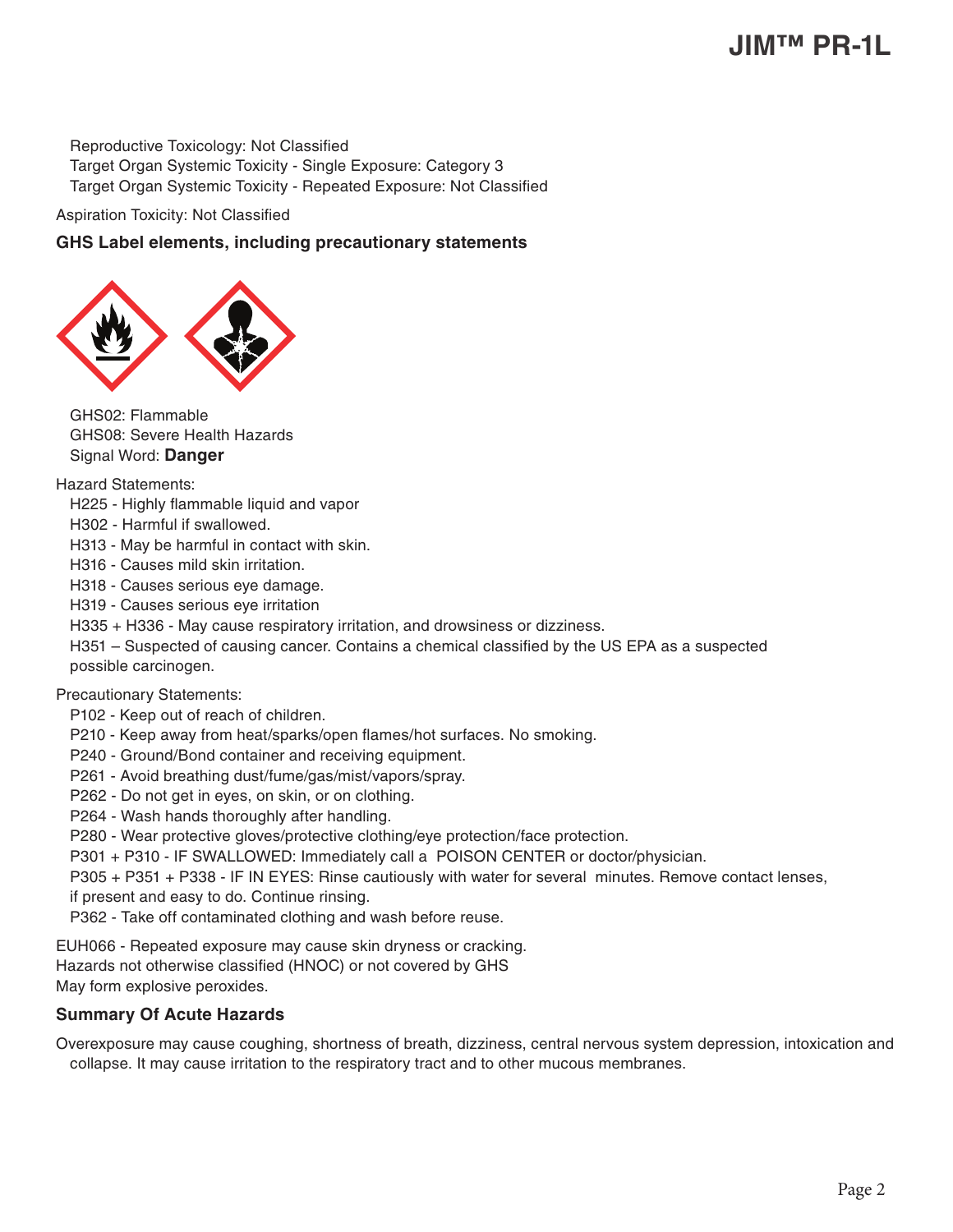### **Route Of Exposure, Signs And Symptoms**

#### INHALATION

Overexposure may cause coughing, shortness of breath, dizziness, central nervous system depression, intoxication and collapse. It may cause irritation to the respiratorytract and to other mucous membranes.

### EYE CONTACT

Severely irritating. If not removed promptly, will injure eye tissue, which can result in permanent damage.

#### SKIN CONTACT

Frequent or prolonged contact may irritate and cause dermatitis. Low order of toxicity.

#### INGESTION

Low order of toxicity. Small amounts of the liquid aspirated into the respiratory system during ingestion, or from vomiting, may cause bronchiopneumonia or pulmonary edema.

#### SUMMARY OF CHRONIC HAZARDS

Repeated or prolonged exposure may cause signs of central nervous system depression and respiratory irritation. This material has been shown to induce tumors in laboratory animals.

#### MEDICAL CONDITIONS AGGRAVATED BY EXPOSURE

Individuals with pre-existing or chronic diseases of the eyes, skin, respiratory system, cardiovascular system, gastrointestinal system, liver, or kidneys may have increased susceptibility to excessive exposure.

| Ingredient:           | Methyl Ethyl Ketone |
|-----------------------|---------------------|
| Percentage By Weight: | $20 - 85$           |
| <b>CAS Number:</b>    | 78-93-3             |
| $EC#$ :               | 606-002-00-3        |
| Ingredient:           | Tetrahydrofuran     |
| Percentage By Weight: | $5-12$              |
| <b>CAS Number:</b>    | 109-99-9            |
| $EC#$ :               | 603-025-00-0        |
| Ingredient:           | Cyclohexanone       |
| Percentage By Weight: | $5 - 15$            |
| <b>CAS Number:</b>    | 108-94-1            |
| $EC#$ :               | 606-010-00-7        |
| Ingredient:           | Acetone             |
| Percentage By Weight: | $20 - 40$           |
| <b>CAS Number:</b>    | 67-64-1             |
| $EC#$ :               | 200-662-2           |

Section 3 – Composition/Information on Ingredients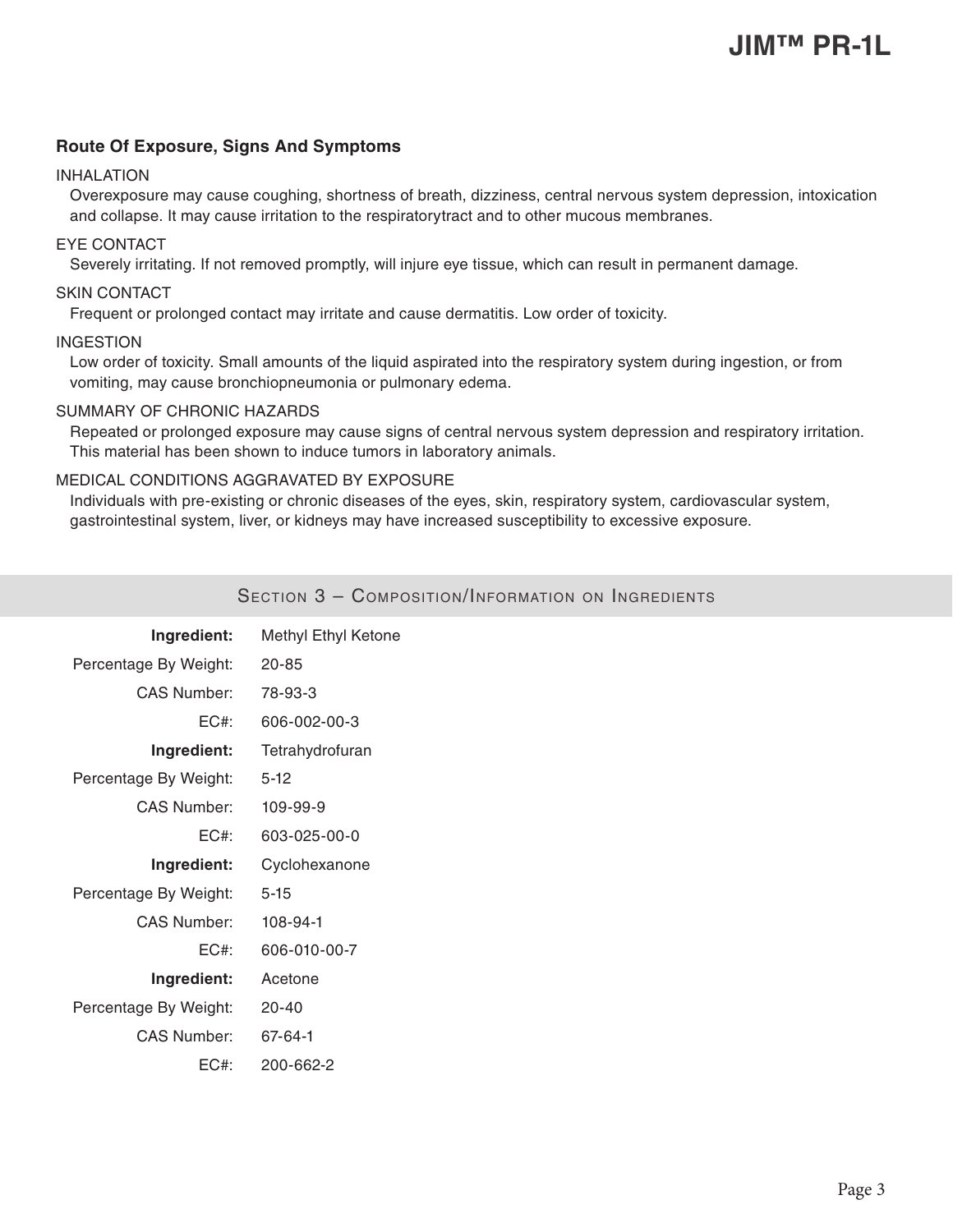SECTION 4 - FIRST AID MEASURES

| If inhaled:   | If overcome by exposure, remove victim to fresh air immediately. Give oxygen or artificial<br>respiration as needed. Obtain emergency medical attention. Prompt action is essential. |
|---------------|--------------------------------------------------------------------------------------------------------------------------------------------------------------------------------------|
| If on skin:   | Immediately flush with large amounts of water; use soap if available. Remove<br>contaminated clothing.                                                                               |
| If in eyes:   | Immediately flush with large amounts of water for at least 15 minutes. Get prompt<br>medical attention.                                                                              |
| If swallowed: | If swallowed, DO NOT induce vomiting. Keep at rest. Get prompt medical attention.                                                                                                    |

Section 5 – Fire Fighting Measures

#### **Conditions Of Flammability**

Flammable in the presence of a source of ignition when the temperature is above the flash point. Keep away from heat/sparks/open flame/hot surface. No smoking.

#### **Suitable Extinguishing Media**

Use water spray, alcohol-resistant foam, dry chemical or carbon dioxide.

### **Special Protective Equipment For Fire-Fighters**

Wear self contained breathing apparatus for fire fighting if necessary.

#### **Hazardous Combustion Products**

Hazardous decomposition products formed under fire conditions (carbon oxides.)

#### **Further Information**

Use water spray to cool unopened containers.

**Unusual Fire And Explosion Hazards:** Extremely flammable – very low flash point. Vapors are heavier than air and may travel along ground or to low spots at considerable distance to a source of ignition resulting in potential flashback. Burning liquid may float on water. Heat may build up pressure and rupture closed containers.

Section 6 – Accidental Release Measures

#### **Personal Precautions**

Use personal protective equipment. Avoid breathing vapors, mist or gas. Ensure adequate ventilation. Ventilate area with natural or explosion-proof, forced air ventilation. Remove all sources of ignition. Evacuate personnel to safe areas. Beware of vapors accumulating to form explosive concentrations. Vapors can accumulate in low areas.

#### **Environmental Precautions**

Prevent further leakage or spillage if safe to do so. Avoid flushing into sewers, drains, waterways, and soil.

#### **Methods And Materials For Containment And Cleaning Up**

Use absorbent materials to prevent footing hazard and to contain, then collect and place in container for disposal according to local regulations (see section 13).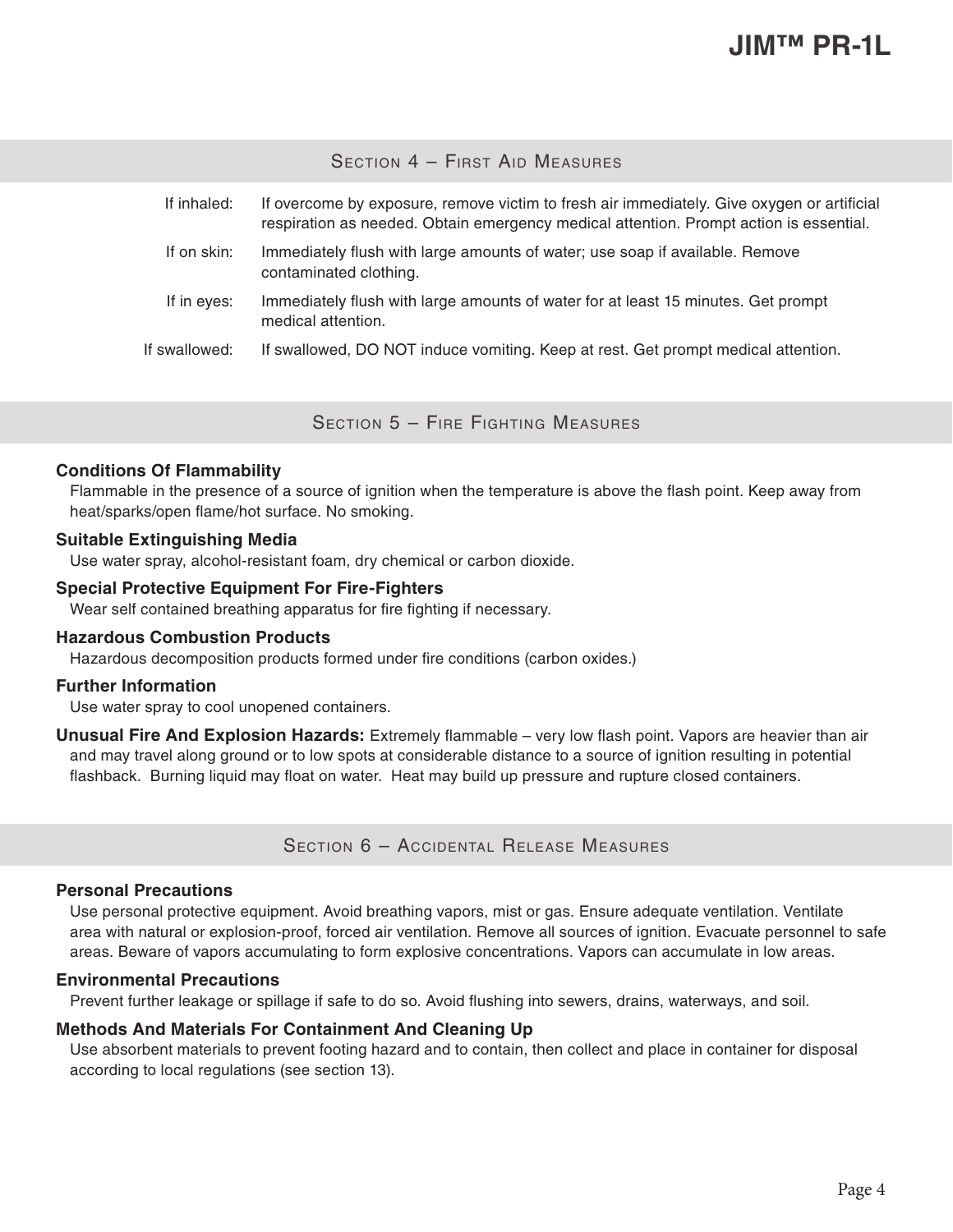## SECTION 7 - HANDLING AND STORAGE

#### **Precautions For Safe Handling**

Avoid contact with skin and eyes. Avoid inhalation of vapor or mist. Avoid prolonged or repeated contact with skin or clothing. If transferring this material to other containers, ground all containers to avoid static electricity buildup and discharge which may ignite flammable vapors.

#### **Conditions For Safe Storage**

Do not store near heat, sparks, or open flames. Keep container tightly closed in a dry and well-ventilated place. Containers which are opened must be carefully resealed and kept upright to prevent leakage. Empty containers may contain residues and vapors; treat as if full and observe all products precautions. Do not reuse empty containers.

KEEP OUT OF REACH OF CHILDREN.

|                                                                                 |                                | SECTION 8 - EXPOSURE CONTROLS/PERSONAL PROTECTION |
|---------------------------------------------------------------------------------|--------------------------------|---------------------------------------------------|
| Ingredient                                                                      | Units                          |                                                   |
| <b>Methyl Isobutyl Ketone</b><br><b>ACGIH TLV:</b><br><b>OSHA PEL:</b><br>STEL: | 200 ppm<br>200 ppm<br>300 ppm  |                                                   |
| Tetrahydrofuran<br><b>ACGIH TLV:</b><br><b>OSHA PEL:</b><br>STEL:               | 50 ppm<br>200 ppm<br>250 ppm   |                                                   |
| Cyclohexanone<br><b>ACGIH TLV:</b><br><b>OSHA PEL:</b>                          | 20 ppm (skin)<br>50 ppm        |                                                   |
| <b>Acetone</b><br><b>ACGIH TLV:</b><br><b>OSHA PEL:</b><br>STEL:                | 500 ppm<br>1000 ppm<br>750 ppm |                                                   |

**Respiratory Protection (Specify Type):** In confined poorly ventilated areas, use NIOSH/MSHA approved air purifying or supplied air purifying or supplied air respirators.

#### **Ventilation − Local Exhaust:** Acceptable

**Special:** Explosion-proof equipment.

**Mechanical (General):** Preferable

**Other:** N/A

**Protective Gloves:** Wear rubber gloves.

**Eye Protection:** Chemical splash goggles (ANSI Z-87.1 or equivalent)

**Other Protective Clothing Or Equipment:** Coveralls recommended.

**Work/Hygienic Practices:** Where use can result in skin contact, wash exposed areas thoroughly before eating, drinking, smoking, or leaving work area. Launder contaminated clothing before reuse.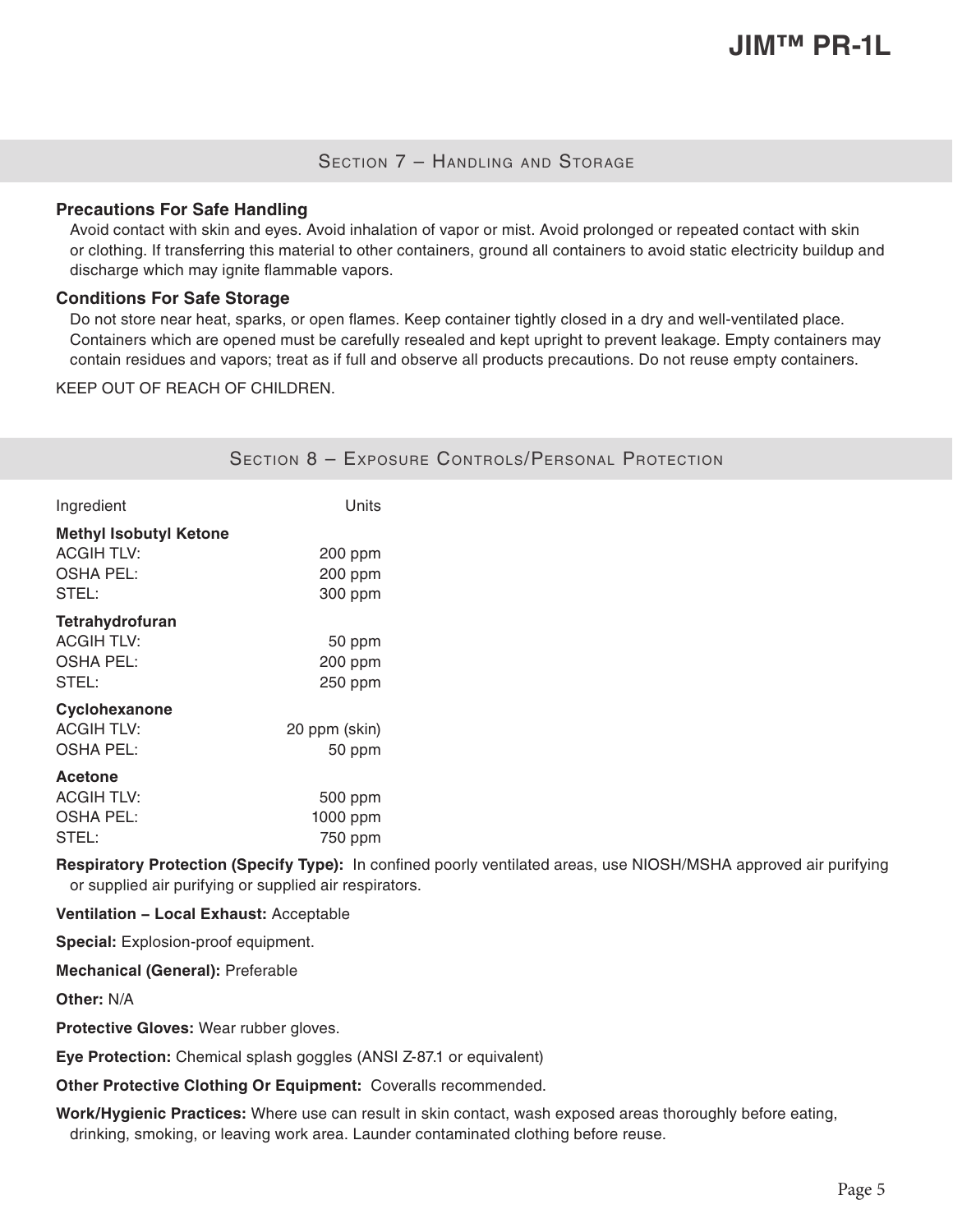| Boiling point:<br>Specific gravity ( $H20 = 1$ ):                               | 151°F (66°C) @ 760 mmHg<br>~< 1.0          |
|---------------------------------------------------------------------------------|--------------------------------------------|
| Vapor pressure (mmHg):                                                          | 140 @ $68^{\circ}F(20^{\circ}C)$           |
| Melting point:                                                                  | N/A                                        |
| Vapor Density (Air = 1):                                                        | 2.5                                        |
| Evaporation rate (Ethyl Acetate = 1):                                           | 6                                          |
| Appearance/Odor:                                                                | Clear or purple liquid/Pungent odor        |
| Solubility in water:                                                            | Soluble                                    |
| Volatile Organic Compounds (VOC) Content<br>(theoretical percentage by weight): | 550 g/L per SCAQMD Test Method 316A        |
| Flash point:                                                                    | $4.1^{\circ}$ F (-17 $^{\circ}$ C) SETA CC |
| Lower explosion limit:                                                          | 1.8%                                       |
| Upper explosion limit:                                                          | 11.8%                                      |

Section 9 – Physical and Chemical Properties

SECTION 10 - STABILITY AND REACTIVITY

**Chemical Stability:** Stable under recommended storage conditions.

**Possibility Of Hazardous Reactions:** Can form potentially explosive peroxides upon long standing in air. Vapors may form explosive mixture with air.

**Conditions To Avoid:** Heat, sparks, open flames, and strong oxidizing, acidic and basic conditions.

**Incompatibility (Materials To Avoid):** Oxidizers, acids and bases.

Hazardous Decomposition Products: CO, CO<sub>2</sub>, HCI and fragmented hydrocarbons.

**Hazardous Polymerization:** Will Not Occur.

SECTION 11 - TOXICOLOGY INFORMATION

#### **Chronic Health Hazards**

No ingredient in this product is an IARC, NTP or OSHA listed carcinogen.

Tetrahydrofuran – The National Toxicology Program has reported that exposures of mice and rats to THF vapor levels up to 1800 ppm 6hr/day, 5 days/week for their lifetime caused an incidence of kidney tumors in male rats and liver tumors in female mice. The significance of these findings for human health are unclear at this time, and may be related to "species specific" effects. Elevated incidences of tumors in humans have not been reported for THF.

Toxicology Data

Ingredient Name

**Methyl Isobutyl Ketone** Oral-Rat LD50: 2737 mg/kg Inhalation-Rat LC50: 23,500 mg/m3/8H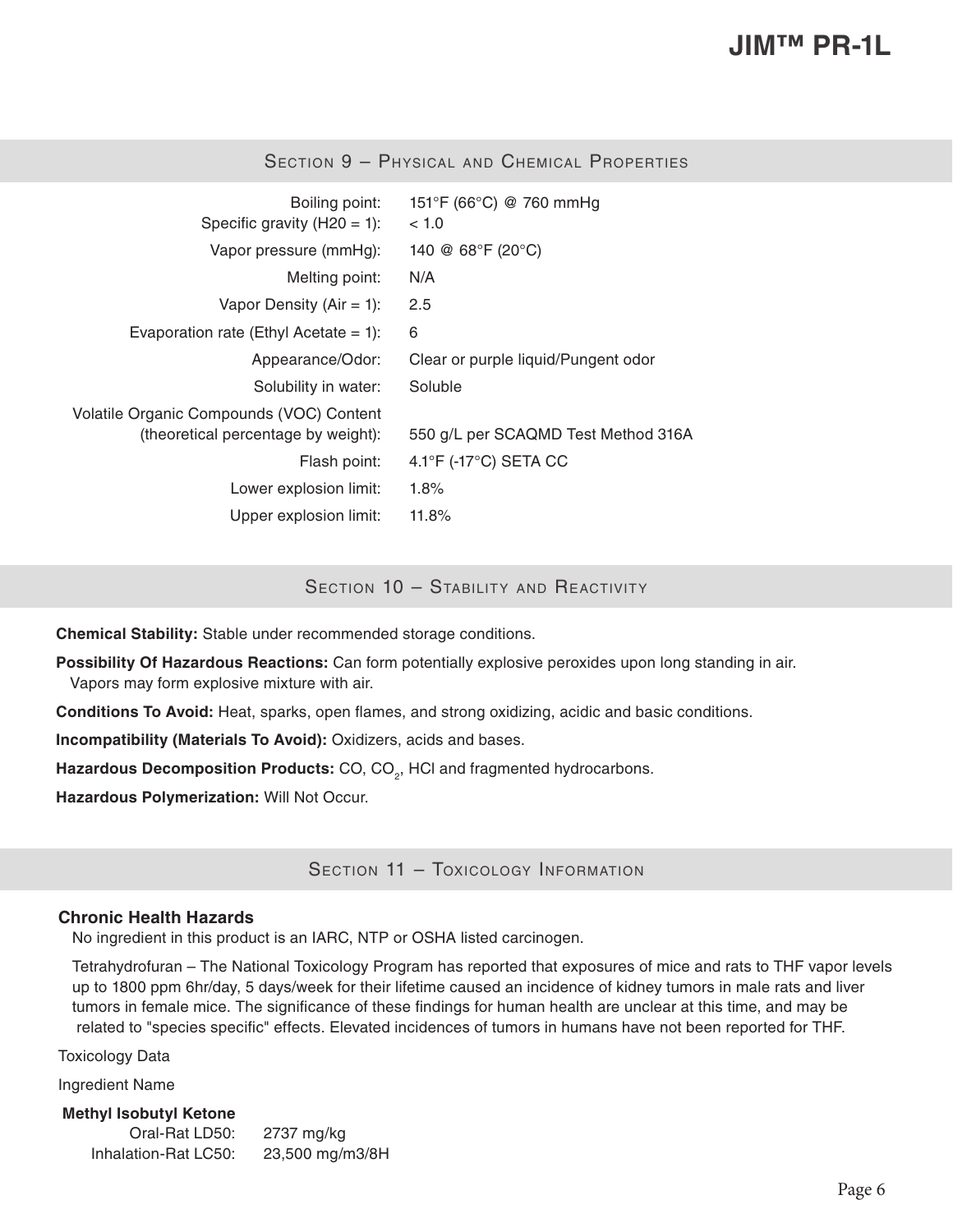### **Tetrahydrofuran**

Oral-Rat LD50: 1650 mg/kg Inhalation-Rat LC50: 21,000 ppm/3H

# **Cyclohexanone**

Oral-Rat LD50: 1535 mg/kg Inhalation-Rat LC50: 8000 ppm/4H

**Acetone**

Oral-Rat LD50: 5800 mg/kg Inhalation-Rat LC50: 50,100 mg/m3

# SECTION 12 - ECOLOGICAL INFORMATION

# **Ecological Data**

| Ingredient Name:                          | <b>Methyl Isobutyl Ketone</b>            |
|-------------------------------------------|------------------------------------------|
| <b>Food Chain Concentration Potential</b> | None                                     |
| <b>Waterfowl Toxicity</b>                 | N/A                                      |
| <b>BOD</b>                                | 214%                                     |
| <b>Aquatic Toxicity</b>                   | 5640 mg/L/48 hr/bluegill/TLm/fresh water |
|                                           |                                          |
| Ingredient Name:                          | Tetrahydrofuran                          |
| <b>Food Chain Concentration Potential</b> | None                                     |
| <b>Waterfowl Toxicity</b>                 | N/A                                      |
| <b>BOD</b>                                | N/A                                      |
| <b>Aquatic Toxicity</b>                   | N/A                                      |
|                                           |                                          |
| Ingredient Name:                          | Cyclohexanone                            |
| <b>Food Chain Concentration Potential</b> | None                                     |
| <b>Waterfowl Toxicity</b>                 | N/A                                      |
| <b>BOD</b>                                | N/A                                      |
| <b>Aquatic Toxicity</b>                   | N/A                                      |
|                                           |                                          |
| Ingredient Name:                          | <b>Acetone</b>                           |
| <b>Food Chain Concentration Potential</b> | None                                     |
| <b>Waterfowl Toxicity</b>                 | N/A                                      |
| <b>BOD</b>                                | N/A                                      |
| <b>Aquatic Toxicity</b>                   | LC50/96-hour for fish $> 100$ mg/L       |
|                                           |                                          |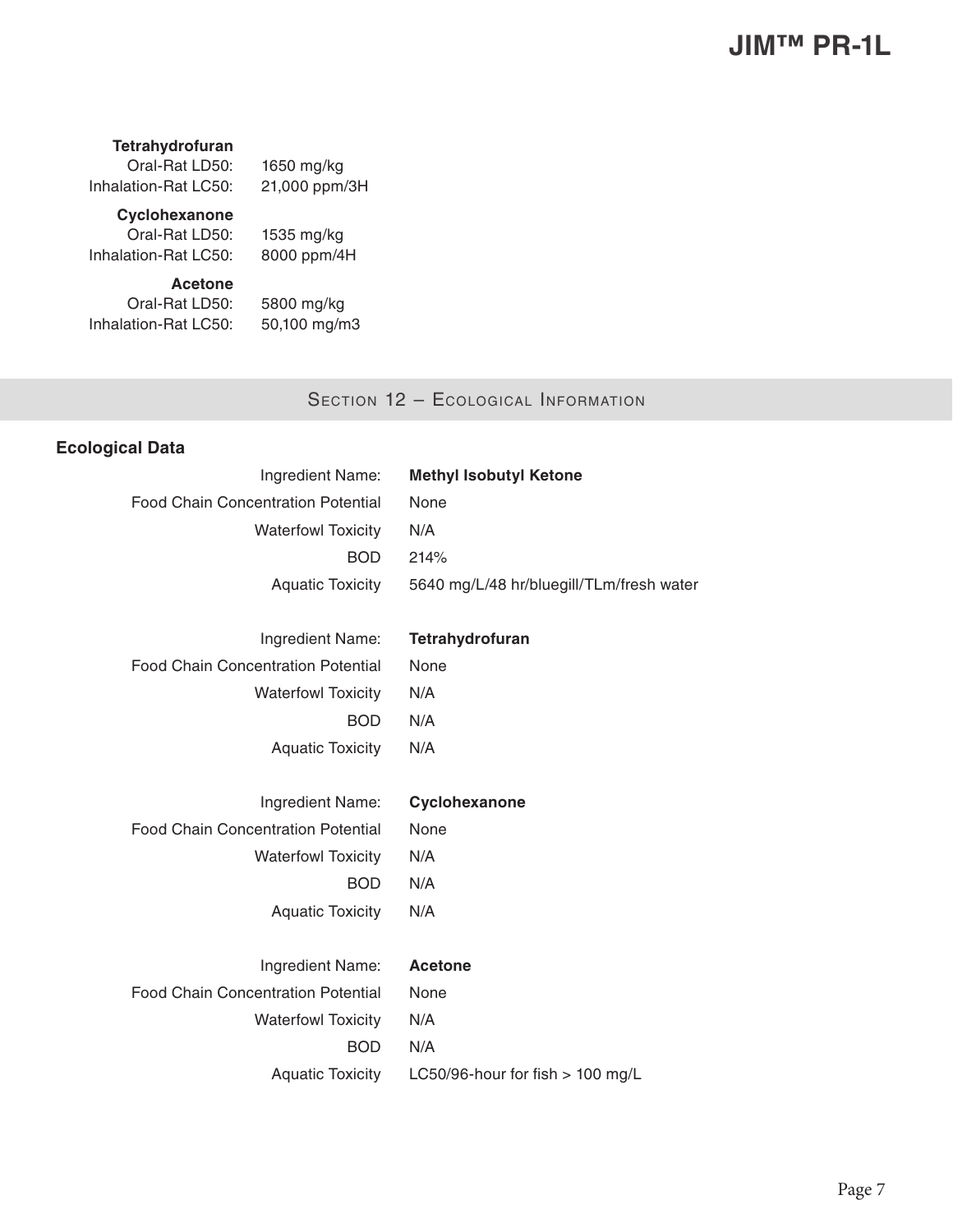# Section 13 - Disposal Considerations

**Waste Classification:** RCRA classified hazardous waste. Dispose of absorbed materials and liquid waste in approved, controlled incineration facility in accordance with all local, state and federal regulations.

**Disposal Method:** Incineration.

|                 | SECTION 14 - TRANSPORTATION INFORMATION                                                                                                                                                                                                                                |
|-----------------|------------------------------------------------------------------------------------------------------------------------------------------------------------------------------------------------------------------------------------------------------------------------|
| DOT:            | UN1993, Flammable Liquid, N.O.S. (Methyl Ethyl Ketone & Tetrahydrofuran),<br>Class 3, PG II, ERG#127.<br>Quarts and less: Consumer Commodity, ORM-D                                                                                                                    |
| Ocean (IMDG):   | UN1993, Flammable Liquid, N.O.S. (Methyl Ethyl Ketone & Tetrahydrofuran),<br>Class 3, PG II, ERG#127. EMS No. F-E, S-D<br>Quarts and less: Flammable Liquid, N.O.S. (Methyl Ethyl Ketone & Tetrahydrofuran),<br>Class 3, UN 1993, PG II, Limited Quantities or Ltd Qty |
| Air (IATA):     | UN1993, Flammable Liquid, N.O.S. (Methyl Ethyl Ketone & Tetrahydrofuran),<br>Class 3, PG II, ERG#127.                                                                                                                                                                  |
| WHMIS (CANADA): | Class B-2                                                                                                                                                                                                                                                              |

# SECTION 15 - REGULATORY INFORMATION

## **Regulatory Data**

| Ingredient Name:      | <b>Methyl Ethyl Ketone</b> |
|-----------------------|----------------------------|
| <b>SARA 313</b>       | Yes                        |
| <b>TSCA Inventory</b> | Yes                        |
| <b>CERCLA RQ</b>      | 5,000 lb.                  |
| RCRA Code             | U <sub>159</sub>           |
|                       |                            |
| Ingredient Name:      | Tetrahydrofuran            |
| <b>SARA 313</b>       | No                         |
| <b>TSCA Inventory</b> | Yes                        |
| <b>CERCLA RQ</b>      | 1,000 lb.                  |
| <b>RCRA Code</b>      | U213                       |
|                       |                            |
| Ingredient Name:      | Cyclohexanone              |
| <b>SARA 313</b>       | No                         |
| <b>TSCA Inventory</b> | Yes                        |
| CERCLA RQ             | 5,000 lb.                  |
| <b>RCRA Code</b>      | U057                       |
|                       |                            |